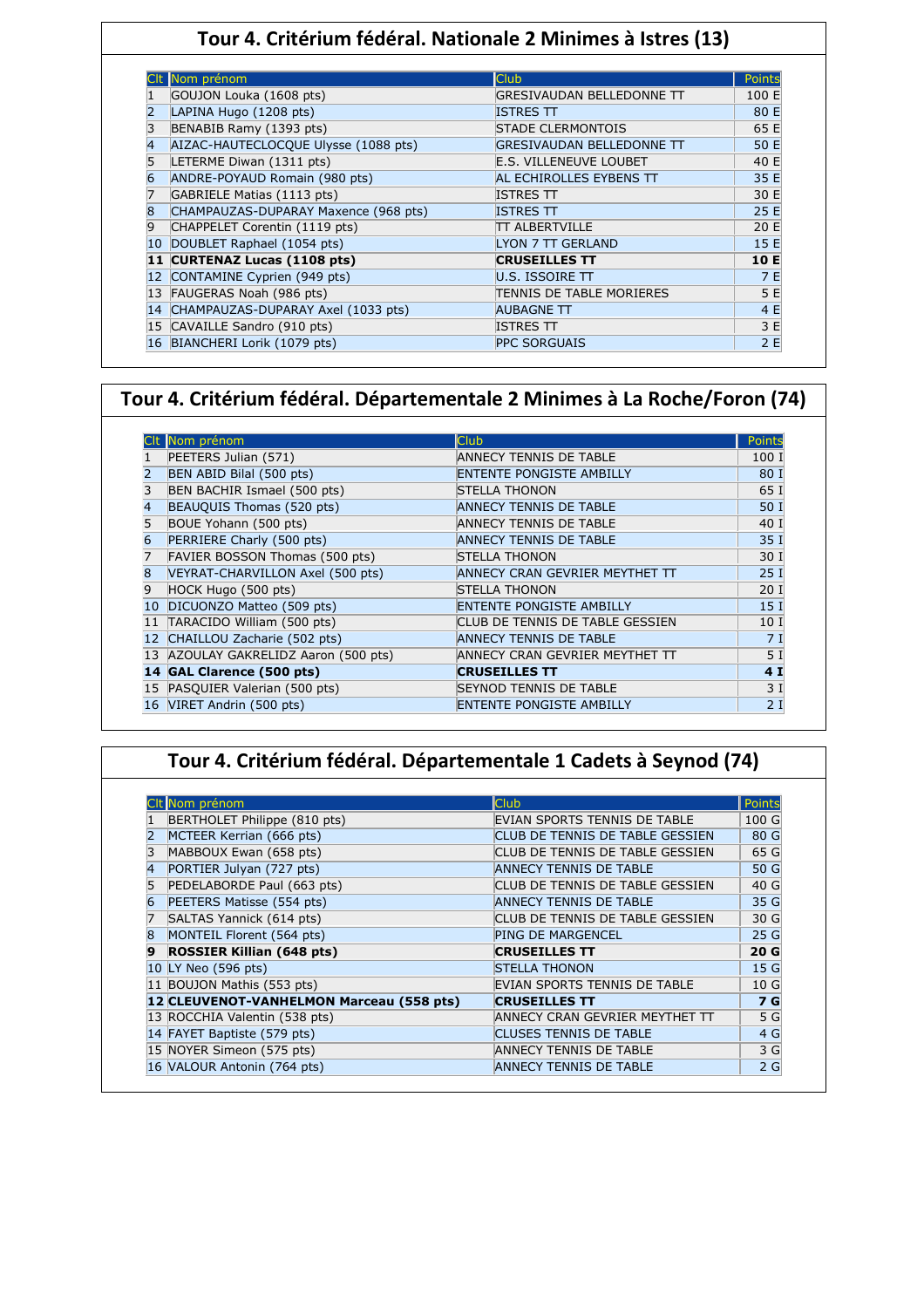| Tour 4. Critérium fédéral. Régionale 1 Est Cadets à La Roche/Foron (74) |                                |                                      |        |
|-------------------------------------------------------------------------|--------------------------------|--------------------------------------|--------|
|                                                                         |                                |                                      |        |
|                                                                         | Nom prénom                     | <b>Club</b>                          | Points |
|                                                                         | DELLENBACH Mathias (931 pts)   | ANNECY TENNIS DE TABLE               | 100 F  |
|                                                                         | VILLECOURT Achille (1084 pts)  | <b>ENTENTE BLACONS-CREST TT</b>      | 80 F   |
| 3                                                                       | LACAILLE Hugo (958 pts)        | <b>ANNECY TENNIS DE TABLE</b>        | 65 F   |
|                                                                         | CALLAMAND Maxime (856 pts)     | <b>ANNECY LE VIEUX - SILLINGY TT</b> | 50 F   |
|                                                                         | PRADIER Arno (1035 pts)        | ITT ST DENIS LES BOURG               | 40 F   |
| 6                                                                       | ROBERT Nathan (1064 pts)       | <b>ENTENTE AIX GRESY TT</b>          | 35 F   |
|                                                                         | HOUDIARNE Louis (986 pts)      | U.M.S.T.T MONTELIMAR                 | 30 F   |
| 8                                                                       | DESROCHES Nathan (899 pts)     | <b>ANNECY TENNIS DE TABLE</b>        | 25 F   |
| 9                                                                       | MIRABEL Cedric (761 pts)       | U.M.S.T.T MONTELIMAR                 | 20 F   |
| 10                                                                      | GILQUIN Aurelien (742 pts)     | <b>ST ROMAIN DE JALIONAS</b>         | 15 F   |
| 11                                                                      | <b>CURTENAZ Theo (924 pts)</b> | <b>CRUSEILLES TT</b>                 | 10 F   |
| 12                                                                      | GATHERON Matis (829 pts)       | <b>ABERGEMENT CLEMENCIA</b>          | 7 F    |
| 13                                                                      | MASSET Quentin (848 pts)       | <b>ANNECY TENNIS DE TABLE</b>        | 5 F    |
| 14                                                                      | MIGNOT Mael (677 pts)          | <b>CORCY TENNIS DE TABLE</b>         | 4 F    |
| 15                                                                      | MEKKI Dalil (685 pts)          | T.T. LA MOTTE SERVOLEX               | 3 F    |
| 16                                                                      | LOISELEUR Florent (908 pts)    | PAYS ROCHOIS & GENEVOIS TT 74        | 2F     |

## **Tour 4. Critérium fédéral. Départementale 3 Cadets à Seynod (74)**

|    | CIt Nom prénom                   | <b>Club</b>                     | Points |
|----|----------------------------------|---------------------------------|--------|
|    | GAILLARD Alex (506 pts)          | EVIAN SPORTS TENNIS DE TABLE    | 100 H  |
|    | LEKANOV Yaroslav (500 pts)       | <b>ENTENTE PONGISTE AMBILLY</b> | 80 H   |
|    | <b>LACOUR Lancelot (500 pts)</b> | <b>CRUSEILLES TT</b>            | 65 H   |
|    | HAJDAREVIC Elvis (500 pts)       | <b>SEYNOD TENNIS DE TABLE</b>   | 50 H   |
| 5  | DUPREY Evan (500 pts)            | SALLANCHES TT                   | 40 H   |
|    | DECROUX Gregory (500 pts)        | <b>CLUSES TENNIS DE TABLE</b>   | 35 H   |
|    | DAUBORD Loup (500 pts)           | <b>CRUSEILLES TT</b>            | 30 H   |
|    | BERSETH SOCIER Mateo (500 pts)   | <b>ENTENTE PONGISTE AMBILLY</b> | 25 H   |
| 9  | BOIS Florian (500 pts)           | <b>CLUSES TENNIS DE TABLE</b>   | 10 H   |
| 10 | BRUYERE-GALLETY Adonis (500 pts) | ANNECY CRAN GEVRIER MEYTHET TT  | 5 H    |

|                | Nom prénom                     | <b>Club</b>                     | Points |
|----------------|--------------------------------|---------------------------------|--------|
|                | LEFEVRE Felix (733 pts)        | <b>SEYNOD TENNIS DE TABLE</b>   | 100 G  |
|                | BOURDAIS Marine (579 pts)      | <b>ANNECY TENNIS DE TABLE</b>   | 80 G   |
| з              | <b>HARVEY Iestyn (500 pts)</b> | <b>CRUSEILLES TT</b>            | 65 G   |
| 4              | PUJALTE Nicolas (507 pts)      | CLUB DE TENNIS DE TABLE GESSIEN | 50 G   |
|                | REYNAUD Louis (519 pts)        | <b>ANNECY TENNIS DE TABLE</b>   | 40 G   |
| $\overline{6}$ | SARKIS Nicolas (525 pts)       | CLUB DE TENNIS DE TABLE GESSIEN | 35 G   |
|                | LEMOINE Mateo (500 pts)        | PAYS ROCHOIS & GENEVOIS TT 74   | 30 G   |
| $\overline{8}$ | MARTIN Dorian (500 pts)        | <b>SEYNOD TENNIS DE TABLE</b>   | 25 G   |

| Nom prénom                       | <b>Club</b>                    | Points          |
|----------------------------------|--------------------------------|-----------------|
| LEBRETON Shainez (500 pts)       | <b>CTT FEILLENS</b>            | 100 G           |
| BARBEY Loise (503 pts)           | <b>ANNECY TENNIS DE TABLE</b>  | 80 G            |
| <b>JOSSERAND Tessa (500 pts)</b> | <b>CRUSEILLES TT</b>           | 60 G            |
| GATON Eleonore (500 pts)         | <b>LYON 7 TT GERLAND</b>       | 45 G            |
| GUITTENY Amaelle (500 pts)       | LYON 7 TT GERLAND              | 33 G            |
| JULLIARD Caroline (524 pts)      | <b>CLUB PONGISTE ST PRIEST</b> | 21 <sub>G</sub> |
| CHAGNEUX Maeva (500 pts)         | <b>STT MEZERIAT</b>            | 10 <sub>G</sub> |